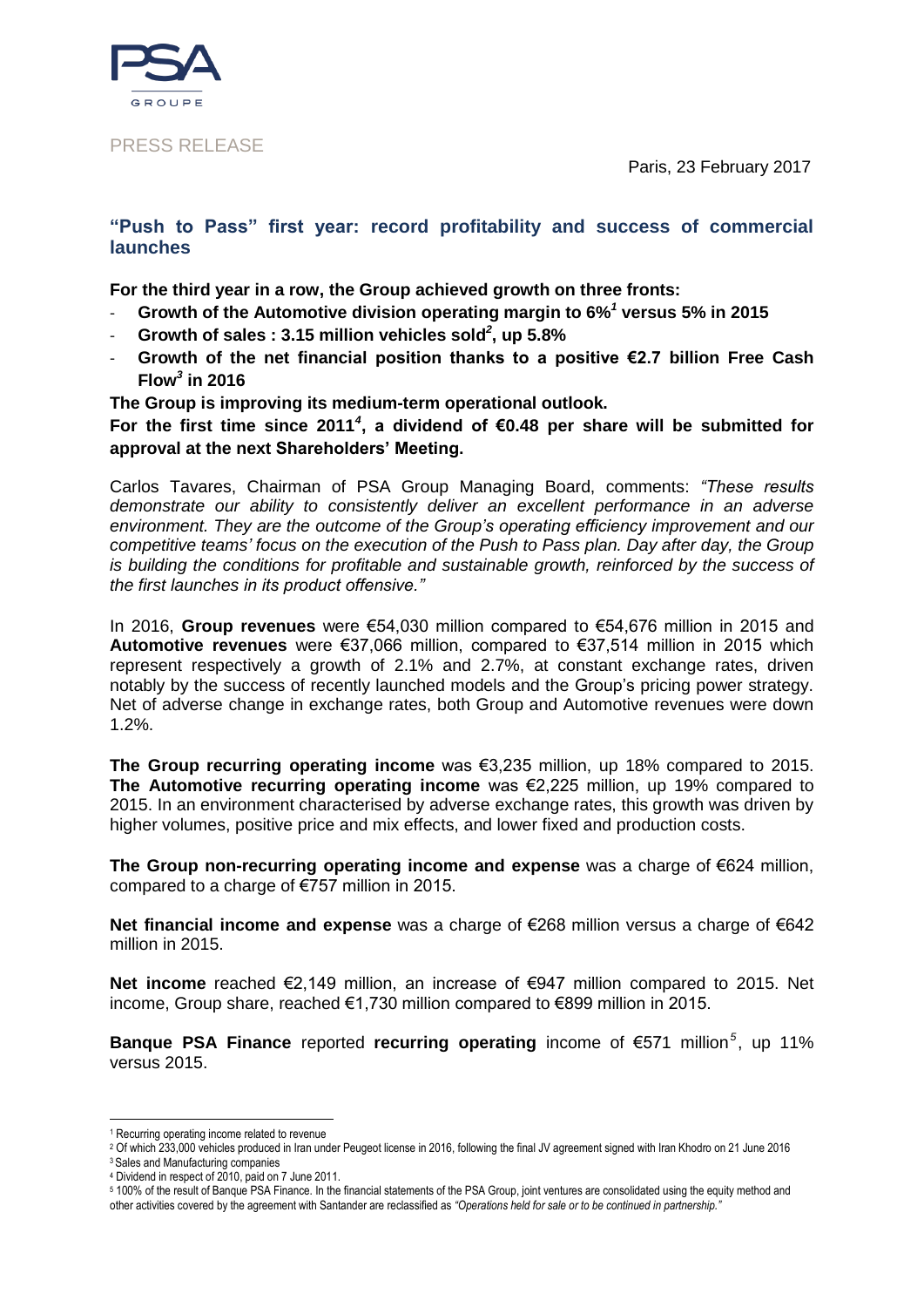

## **Faurecia recurring operating income** was €970 million, up 17%.

## **The free cash flow of manufacturing and sales companies** was €2,698 million.

Total inventory, including independent dealers, stood at 406,000 vehicles at 31 December 2016, an increase of 56,000 units year on year.

**The net financial position of manufacturing and sales companies** was €6,813 million at 31 December 2016, compared to €4,560 million at 31 December 2015.

A dividend of €0.48 per share will be submitted for approval at the next Shareholders' Meeting with an ex-dividend date considered to be on 15 May 2017, and the payment date on 17 May 2017.

### **Market outlook**

In 2017, the Group anticipates a stable automotive market in Europe, Latin America and Russia, and growth of 5% in China.

### **Operational outlook improved**

The new objectives of the Push to Pass plan are to:

- deliver over 4.5% Automotive recurring operating margin<sup>6</sup> on average in 2016-2018, and target 6% by 2021;
- deliver 10% Group revenue growth by 2018<sup>7</sup> vs 2015, and target additional 15% by 202[1](#page-1-0)*<sup>7</sup>* .

#### **Financial Calendar**

26 April 2017: First-quarter 2017 revenue 10 May 2017: 2016 Shareholders' Meeting 26 July 2017: 2017 Interim results 25 October 2017: Third-quarter 2017 revenue

*The PSA Group's consolidated financial statements for the year ended 31 December 2016 were approved by the Managing Board on 16 February 2017 and reviewed by the Supervisory Board on 22 February 2017. The Group's Statutory Auditors have completed their audit and are currently issuing their report on the consolidated financial statements.*

*The report on the annual results and the presentation of the 2016 results can be consulted on the Group's website (www.groupe-psa.com), in the "Finance" section.*

#### <span id="page-1-0"></span>Media contact: +33 (0)1 40 66 42 00

#### *About PSA Group*

*With sales and revenue of €54 billion in 2016, the PSA Group designs unique automotive experiences and delivers mobility solutions that provide freedom and enjoyment to customers around the world. The Group leverages the models from its three brands, Peugeot, Citroën and DS, as well as a wide array of mobility and smart services from its Free2Move brand, to meet the evolving needs and expectations of automobile users. [The French automobile manufacturer](https://www.groupe-psa.com/en) PSA is the European leader in terms of CO<sup>2</sup> emissions, with average emissions of 102.4 grams of CO<sup>2</sup> per kilometer in 2016, and an early innovator in the field of autonomous and connected cars, with 1.8 million such vehicles worldwide. It is also involved in financing activities through Banque PSA Finance and in automotive equipment via Faurecia. Find out more at groupe-psa.com/en.*

*New media library:<https://medialibrary.groupe-psa.com/>*

-

<sup>6</sup> Recurring operating income as a proportion of revenue

<sup>7</sup> At constant (2015) exchange rates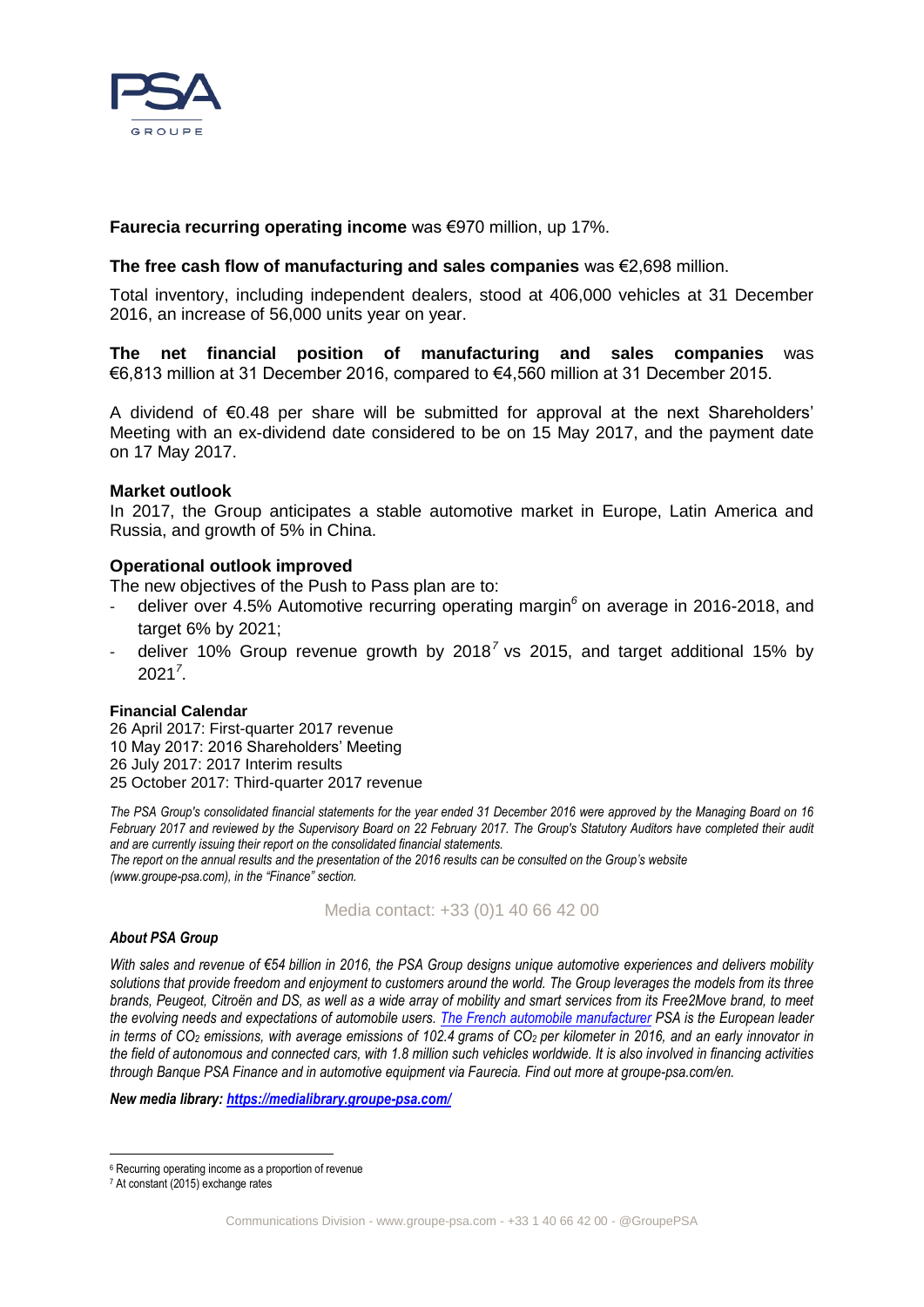

# **Attachements**

## **Consolidated Income Statement**

|                                                                                                 |                                                | 2015                        |              |              |                                                | 2016                        |              |              |
|-------------------------------------------------------------------------------------------------|------------------------------------------------|-----------------------------|--------------|--------------|------------------------------------------------|-----------------------------|--------------|--------------|
| (in million euros)                                                                              | <b>Manufacturing</b><br>and sales<br>companies | <b>Finance</b><br>companies | Eliminations | <b>TOTAL</b> | <b>Manufacturing</b><br>and sales<br>companies | <b>Finance</b><br>companies | Eliminations | <b>TOTAL</b> |
| Revenue                                                                                         | 54,426                                         | 267                         | (17)         | 54,676       | 53,884                                         | 161                         | (15)         | 54,030       |
| Recurring operating<br>income (loss)                                                            | 2,729                                          | 4                           |              | 2,733        | 3,234                                          | $\mathbf{1}$                |              | 3,235        |
| Operating income                                                                                | 1,970                                          | 6                           |              | 1,976        | 2,610                                          | $\mathbf{1}$                |              | 2,611        |
| Net financial income<br>(expense)                                                               | (642)                                          |                             |              | (642)        | (272)                                          | 4                           |              | (268)        |
| Income taxes                                                                                    | (687)                                          | (19)                        |              | (706)        | (498)                                          | (19)                        |              | (517)        |
| Share in net earnings of<br>companies at equity                                                 | 314                                            | 123                         |              | 437          | (67)                                           | 195                         |              | 128          |
| Profit (loss) from<br>operations held for sale or<br>to be continued in<br>partnership          | 72                                             | 65                          |              | 137          | 174                                            | 21                          |              | 195          |
| Consolidated profit                                                                             | 1,027                                          | 175                         |              | 1,202        | 1,947                                          | 202                         |              | 2,149        |
| Attributable to owners of<br>the parent                                                         | 737                                            | 162                         |              | 899          | 1,532                                          | 198                         |              | 1,730        |
| attributable to non-<br>controlling interests                                                   | 290                                            | 13                          |              | 303          | 415                                            | $\overline{4}$              |              | 419          |
| Basic earnings per €1 par<br>value share attributable to<br>equity holders of the<br>parent     |                                                |                             |              | 1.14         |                                                |                             |              | 2.16         |
| Diluted earnings per €1<br>par value share -<br>attributable to equity<br>holders of the parent |                                                |                             |              | 0.96         |                                                |                             |              | 1.93         |

## **Consolidated balance sheet**

| Assets                                                                              | <b>31 December 2015</b>                 |                             |              |              | 31 December 2016                               |                             |              |              |
|-------------------------------------------------------------------------------------|-----------------------------------------|-----------------------------|--------------|--------------|------------------------------------------------|-----------------------------|--------------|--------------|
| (in million euros)                                                                  | Manufacturing<br>and sales<br>companies | <b>Finance</b><br>companies | Eliminations | <b>TOTAL</b> | <b>Manufacturing</b><br>and sales<br>companies | <b>Finance</b><br>companies | Eliminations | <b>TOTAL</b> |
| Total non-current assets                                                            | 20.926                                  | 1.131                       | (2)          | 22,055       | 22.311                                         | 1.654                       |              | 23,965       |
| Total current assets                                                                | 18.839                                  | 1.193                       | (608)        | 19,424       | 20,133                                         | 1.087                       | (32)         | 21,188       |
| Total assets of<br>operations held for sale<br>or to be continued in<br>partnership | 616                                     | 7.048                       | (33)         | 7,631        | $\overline{\phantom{a}}$                       | $\overline{\phantom{0}}$    | -            |              |
| <b>TOTAL ASSETS</b>                                                                 | 40,381                                  | 9,372                       | (643)        | 49,110       | 42,444                                         | 2,741                       | (32)         | 45,153       |

<u> Tanzania de la contenentación de la contenentación de la contenentación de la contenentación de la contenenta</u>

| Equity<br>and liabilities                                                                            | 31 December 2015                               |                      |              |              | 31 December 2016                               |                             |              |              |
|------------------------------------------------------------------------------------------------------|------------------------------------------------|----------------------|--------------|--------------|------------------------------------------------|-----------------------------|--------------|--------------|
| (in million euros)                                                                                   | <b>Manufacturing</b><br>and sales<br>companies | Finance<br>companies | Eliminations | <b>TOTAL</b> | <b>Manufacturing</b><br>and sales<br>companies | <b>Finance</b><br>companies | Eliminations | <b>TOTAL</b> |
| Total equity                                                                                         |                                                |                      |              | 12,219       |                                                |                             |              | 14,618       |
| Total non-current<br>liabilities                                                                     | 9,984                                          | 17                   |              | 10.001       | 10.123                                         | 15                          |              | 10,138       |
| Total current liabilities                                                                            | 20,104                                         | 3,405                | (551)        | 22,958       | 19.797                                         | 632                         | (32)         | 20,397       |
| Total transferred<br>liabilities of operations<br>held for sale or to be<br>continued in partnership | 401                                            | 3,623                | (92)         | 3,932        | $\overline{\phantom{a}}$                       |                             |              |              |
| <b>TOTAL EQUITY &amp;</b><br><b>LIABILITIES</b>                                                      |                                                |                      |              | 49,110       |                                                |                             |              | 45,153       |

Communications Division - [www.groupe-psa.com](http://www.groupe-psa.com/) - +33 1 40 66 42 00 - @GroupePSA